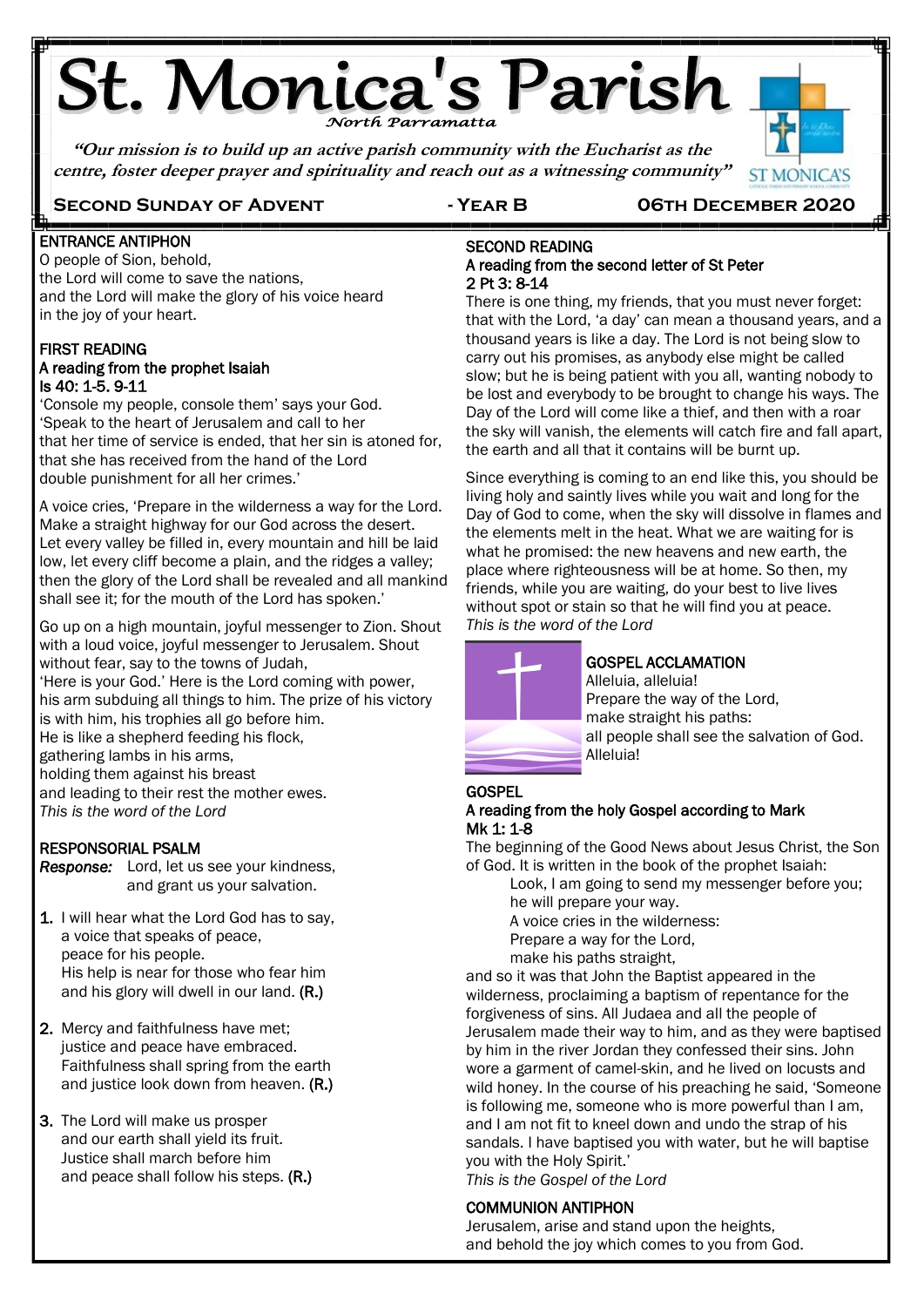## *St. Monica's Catholic Parish*

**Cnr Church Street and North Rocks Road, North Parramatta**

| <b>SUNDAY MASSES:</b>                                    | Saturday Vigil - 5pm; Sunday - 9am, 11.30am (Cantonese/Chinese Mass) and 6pm              |                                                                  |  |
|----------------------------------------------------------|-------------------------------------------------------------------------------------------|------------------------------------------------------------------|--|
| <b>WEEKDAY MASSES:</b>                                   | Tuesday-Friday - 9.15am                                                                   |                                                                  |  |
| <b>EXPOSITION:</b>                                       | Every Friday following 9.15am Mass until 10.45am,                                         |                                                                  |  |
| <b>RECONCILIATION:</b>                                   | Friday 10-10.30 am Saturday - 4-4.40pm or on request                                      |                                                                  |  |
| <b>MARRIAGES:</b>                                        | Please contact the Parish Priest at least 12 months prior                                 |                                                                  |  |
| <b>BAPTISMS:</b>                                         | Please contact the Parish Office for appointment with the Parish Priest. Phone: 9630-1951 |                                                                  |  |
| ANOINTING OF THE SICK/<br>EUCHARIST AT HOME              | Please contact the Parish Office or Fr Ephraim Lam Phone: 9630-1951                       |                                                                  |  |
| <b>PARISH ADMINISTRATOR/</b><br><b>CHINESE CHAPLAIN:</b> | Fr. Ephraim Lam Phone: 9630 -1951                                                         | Email: shingmanlam@gmail.com                                     |  |
| <b>POSTAL ADDRESS:</b>                                   | 8 Daking Street, North Parramatta, 2151                                                   | Website: http://www.stmonicanp.org.au                            |  |
| <b>OFFICE HOURS:</b>                                     | Tuesday-Friday 8.30am-2.30pm                                                              | Phone: 9630-1951 Fax: 9630-8738<br>Email: stmonicanp@bigpond.com |  |

*St. Monica's School*

Phone: 8832 4100 Fax: 9683-4984 Email: stmonicasnparra@parra.catholic.edu.au

## REFLECTION

## **Two Gospels**

John immersed, baptised, his followers in water, symbolising the washing away of the sins of the *past*. But he could not empower people by drenching them in the dynamic life of God. John anticipates 'Someone' (not named!) who *does* have the power to inundate, baptise, people with the Holy Spirit.

From the heading of St Mark's Gospel, *we* know that that 'Someone' is 'Jesus Christ, Son of God' who came to flood our lives with that Divine Power which can effect a completely new *future* for humanity.

That is why St Mark took the term 'gospel' (good news) which was used on inscriptions announcing an Emperor's birth or victory, and used it to describe his inspired rendering of the mission of Jesus Christ, which was to inaugurate the 'Kingdom of God', overcoming the pretensions of all Emperors of any kind throughout history.

We could pause for a moment to thank God for the Good News of our being baptised with *water* in the 'Name of the Father and of the Son and of the *Holy Spirit*.'

© Fr Michael Tate; mtate@bigpond.com

## Act of Spiritual **Communion**



My Jesus, I believe you are present in the most Blessed Sacrament.

I love you above all things and desire to receive You into my soul.

Since I cannot now receive You sacramentally, come at least spiritually into my heart.

I embrace You as if You were already there, and unite myself wholly to You.

Never permit me to be separated from You.

Amen.

### FEAST DAYS & COMMEMORATIONS

December 7, St Ambrose December 8, THE IMMACULATE CONCEPTION OF THE BLESSED VIRGIN MARY

#### PLEASE REMEMBER TO PRAY FOR THOSE OF OUR PARISH FAMILY WHO ARE SICK. ESPECIALLY

Paul Chiu, John Rodrigues, Dave & Fan Lin Wilson, Francis Lee, Jerry A, Michelle Barnes, Levi Bell, Grace Boitano, Gesualda Borg, Monica Teresa & Fernanda Carigliano, Veronica Coorey. Antoinette Coorey, Margaret Dorahy, Heidi Ellich, Josie Estera, Philippe Kalife, Tim Kelly, Mary Korunic, Lillian Leigh, Monique Malouf, Tina de Larrazabal, Rosa Santos, Maria Itang Tagle, Llave Family, Sheila Watts, Gloria Cherote,

## MASS INTENTIONS

Cyril & Florence Rodrigues Cyril,, Letticia, Raymond, Delisha, Sri Pathmanathan, Sonny, Karu Nanouf